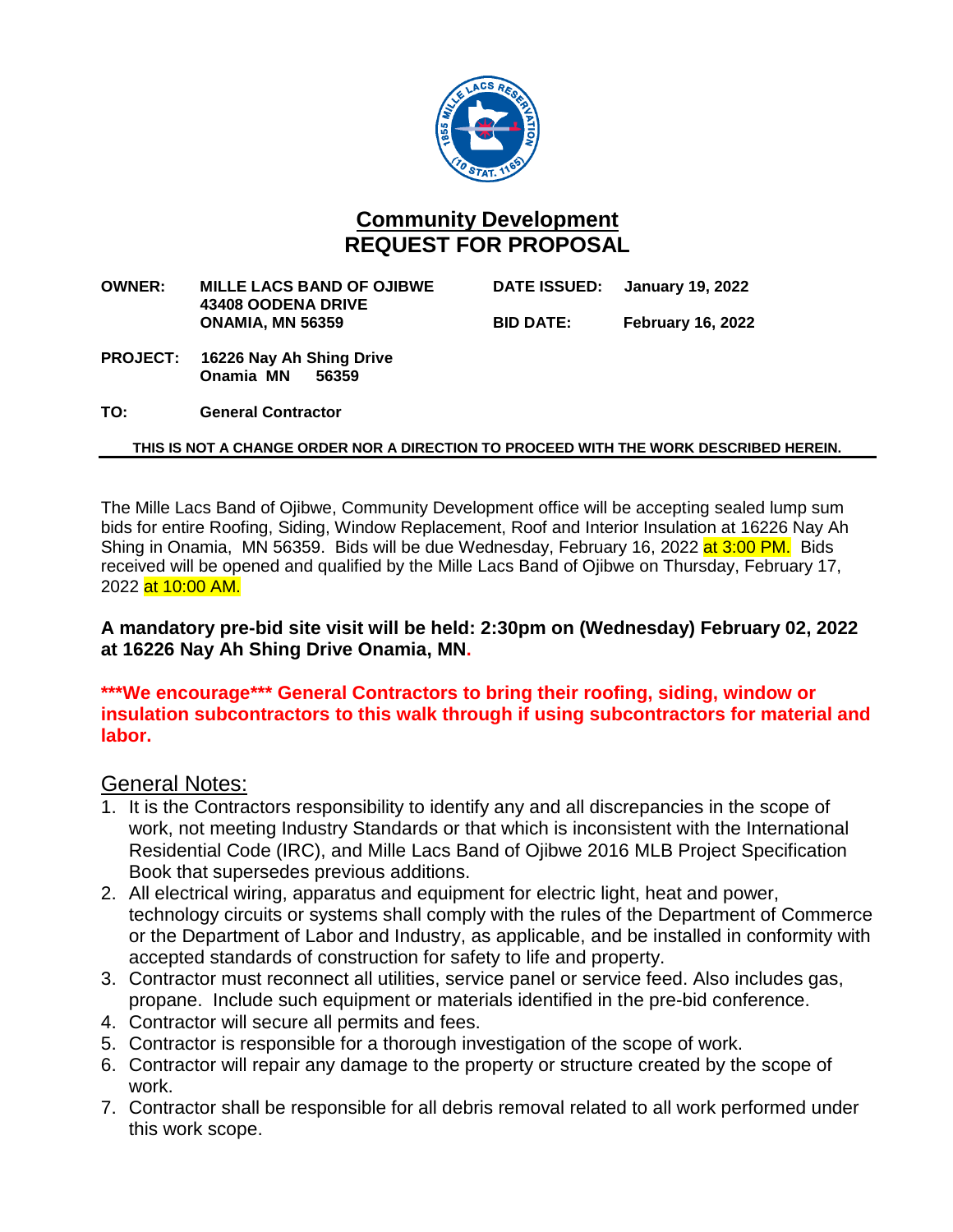8. NO WORK SHALL BE PERFORMED UNTIL ALL REQUIRED PERMITS HAVE BEEN ISSUED AND COPIES IN THE POSSESSION OF THE PROJECT COORDINATOR AND /OR MILLE LACS BAND BUILDING OFFICIAL.

## **COMMUNITY DEVELOPMENT WILL, TO THE GREATEST EXTENT FEASIBLE, GIVE PREFERENCE IN THE AWARD OF CONTRACT TO INDIAN ORGANIZATIONS AND INDIAN-OWNED ECONOMIC ENTERPRISES.**

# Work Scope:

PLEASE SUBMIT YOUR PROPOSAL IN AN "A La Carte" or menu type proposal format as follows:

- 1. ROOFING:
	- A. Remove all existing roofing including the shingled portion of the roof and the metal portion. Include all dumpsters and dispose of properly. Provide and install new TIMBERLINE GAF ARCHITECTURAL shingled roof for the entire new roof including the area that was previously metal. Meet all state and local installation Codes.
	- B. Provide and install gutters and downspouts complete.
	- C. INCLUDE 20 sheets of exterior roof sheathing (Roof Decking). Provide the cost per sheet that include material and labor. Any unused sheathing from this (20) sheet allowance will be credited back out of the project total at the material and labor unit cost provided.
	- D. Include costs to remove and "roof over" the skylight opening with material and labor for this work.
- 2. VINYL SIDING: Demo and remove the existing siding. Provide the dumpsters required and the hauling costs. Provide and Install new Certainteed Monogram Horizontal vinyl siding – Color is "Clay" or "available color" approved by homeowner at time of project. This provided and installed new vinyl siding to be installed over existing where possible or new wood wall sheathing. All existing and new sheathing to be wrapped with WRB (weather resistive barrier). As part of VINYL SIDING cost; provide and install drip cap over all windows and doors. General Contractor to include all of the materials and labor for the aforementioned work. Provide and install all new fastening strips, J-Channel and Utility Trim.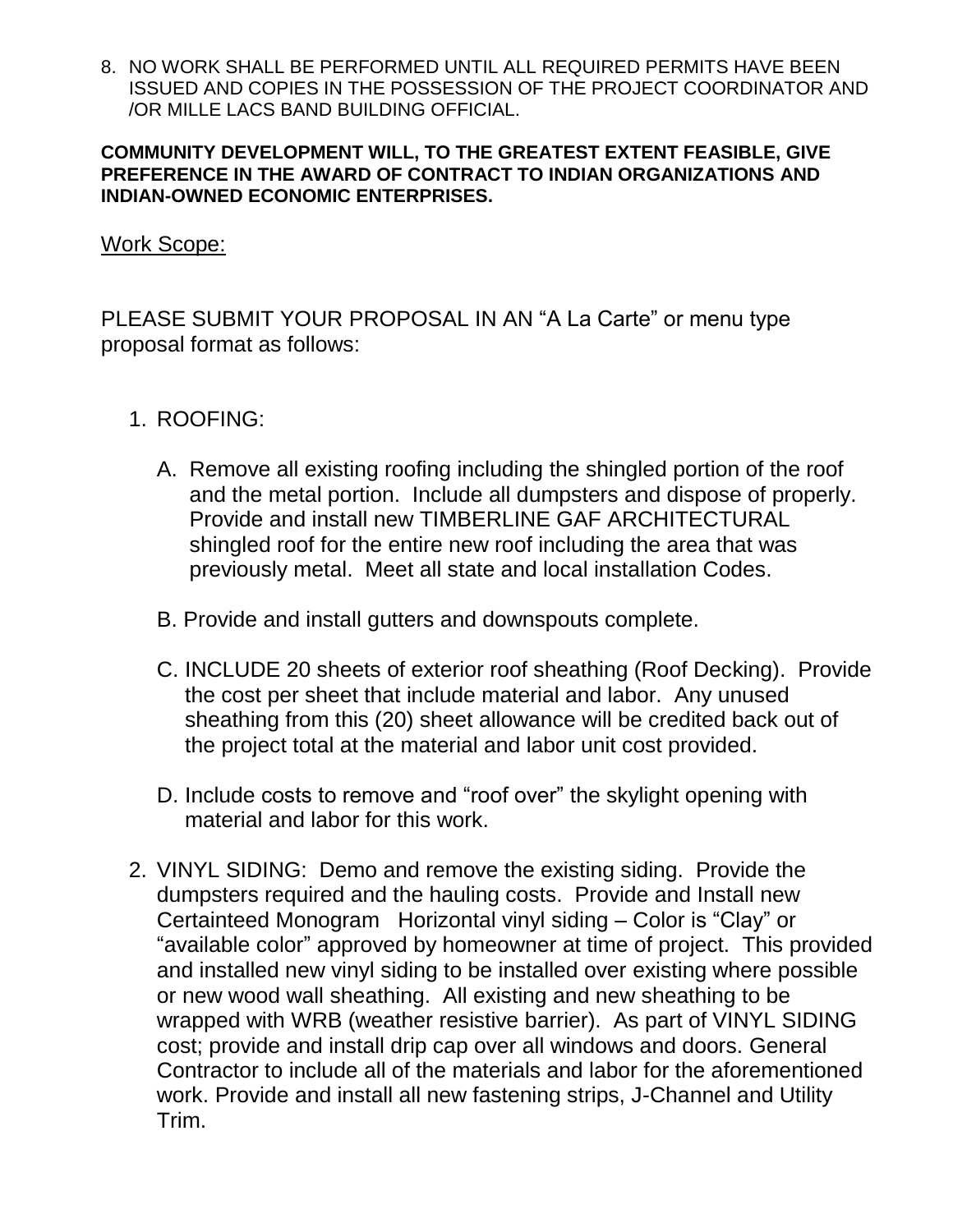INCLUDE 40 SHEETS OF EXTERIOR SHEATHING IN BASE SIDING PRICE. Please, provide unit price per sheet for material and installation of exterior sheathing and the unused sheathing materials and labor costs will be credited back out of the project total.

- 3. WINDOWS AND DOORS. Remove all existing windows and exterior doors. Dispose of properly in contractor provided dumpsters. Provide and install all new windows and exterior doors with the required new framing lumber, waterproofing and required materials to complete the door and window replacements to meet state and local codes. Provide and install drip cap over all windows and doors. See MLBO Spec Book dated 2016 for window and door specifications. Windows are Thermo-Tech Classic Vinyl with vinyl frames complete.
- 4. Remove and dispose of damaged or wet existing attic insulation throughout the house. The Attic is readily available for inspection the day of the WALK THROUGH SCHEDULED FOR FEBRUARY 2<sup>nd</sup> AT 2:30pm. Ensure that all pipe penetrations are correct and protected during the insulation installation. Make any and all repairs to piping and or venting as it passes through the attic space. Demo any existing attic chutes without installation stops. Replace the removed chutes with new and provide and install new venting with insulation stops at exterior walls. Provide and install Sprayfoam and or Blown-In Fiberglass Insulation in the attic space to meet R49.
- 5. Include and Allowance of \$5,900.00 for unforeseen conditions as part of your RFP total.

*Specified Product Substitutions: All proposed product substitutions must be approved by the Project Coordinator 5 days prior to bid. Any approved substitutions, will be made available to all bidders.*

Contacts:

**Interested bidders shall contact Jim Carpenter, Project Coordinator, at 320-532-7432 (office), 320-364-9865 (cell) or at [james.carpenter@millelacsband.com](mailto:james.carpenter@millelacsband.com) to be included on the bidder's list in the event that any addendums are issued for this project.**

Mobilization:

1. The Contractor shall be capable of mobilizing his equipment and crews within seven days of the receipt of Notice to Proceed.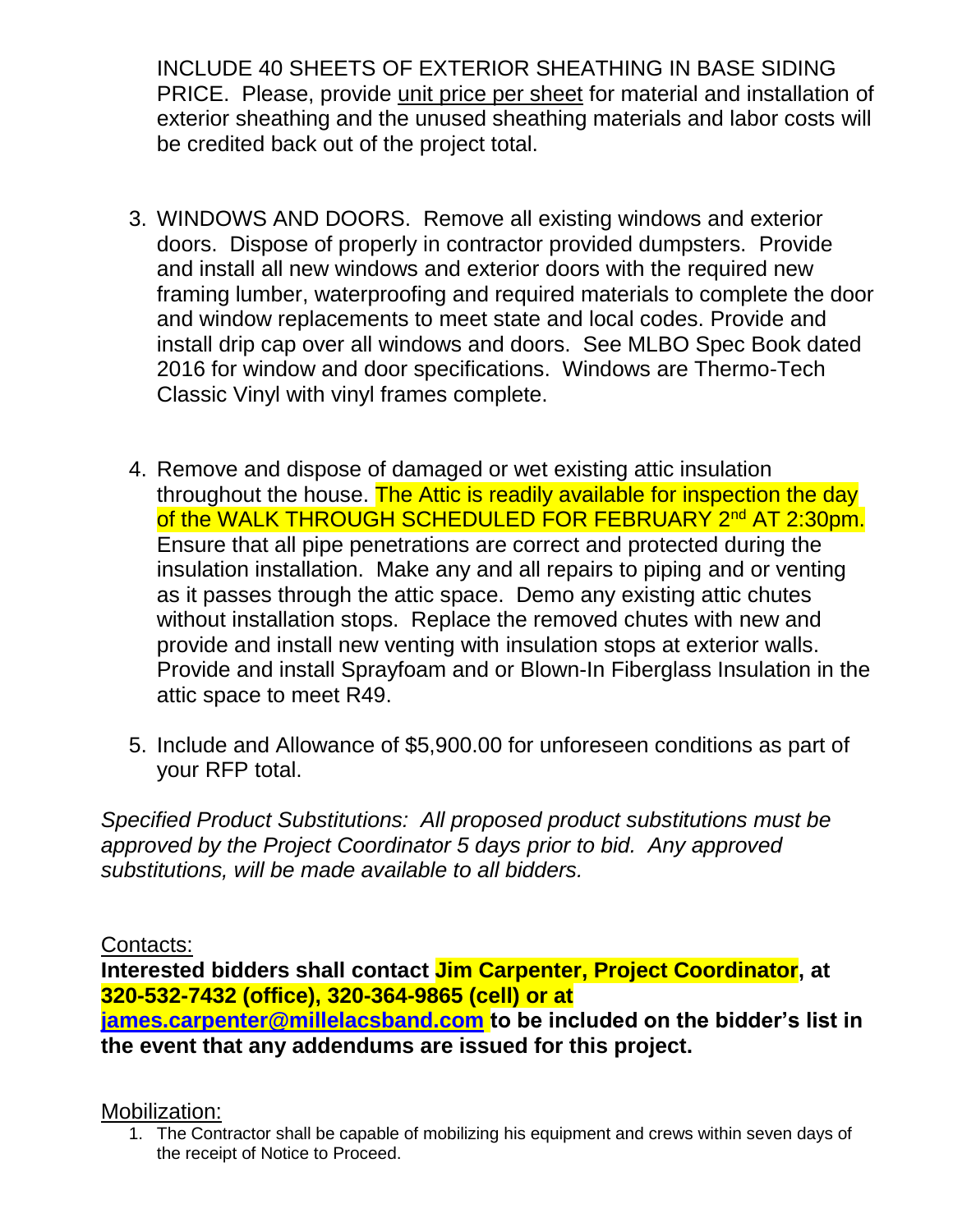2. Contractor shall provide means and methods for all building phases of construction.

## **COMMUNITY DEVELOPMENT/PROJECT MANAGEMENT RESERVES THE RIGHT TO REJECT ANY AND ALL BIDS FOR ANY REASON.**

## Bidding notes:

- 1. Submit proposal in lump sum (supply and install), not to exceed amount
- 2. All Contractors (including subcontractors) must comply with Davis Bacon wage requirements.
- 3. All Contractors must provide the following along with their bid submittal:
	- a. Completed and signed MLB Community Development Construction Bid Form
	- b. A copy of Current MLB Vendor's License (or a copy of the submitted application)
	- c. A copy of Current Insurance Certificate
	- d. A copy of Subcontractor/Material Supplier list
	- e. A copy of valid State of Minnesota Contractor's License (if applicable)
	- f. A copy of Authorized Signature Sheet (submitted with first bid submittal)
- 4. All Contractors must comply with all Mille Lacs Band of Ojibwe American Indian Employment requirements (see 18 MLBSA § 5). Contact Lori Trail (TERO DIRECTOR) 320-532-4778 or EMAIL Lori Trail at [Lori.Trail@millelacsband.com.](mailto:Lori.Trail@millelacsband.com)

## **All proposals MUST be mailed and labeled as follows:**

**Mille Lacs Band of Ojibwe Commissioner of Community Development Sealed bid: (16226 Nay Ah Shing Onamia, MN 56359) P.O. Box 509 Onamia, MN 56359**

\*\*Please note that the bids must be submitted via mail to the P.O. Box.

FedEx and UPS will not deliver to a P.O. Box and the Onamia post office will not accept hand delivered items. Please plan accordingly to ensure the timely receipt of your bid submittal. **\*\***

**\*\*The Band reserves the right to reject any bid that it is unable to collect at the Onamia post office by the bid deadline date and time, provided that the Band has made diligent and reasonable efforts to collect the bid. The Band reserves this right even in the event that the bid has been postmarked before the deadline.**

# **PROPOSALS NOT SUBMITTED IN THIS MANNER WILL BE REJECTED.**

## Licensing:

Firms must be licensed with the Mille Lacs Band of Ojibwe. A copy of this license (or the license application) must accompany each bid. Licensing process can take several weeks. If you are not currently licensed with the MLBO, please submit a copy of your license application along with your proposal. . Contact Elizabeth Thornbloom at (320)532-8274 or via email at [EThornbloom@grcasinos.com](mailto:EThornbloom@grcasinos.com) with questions regarding licensing and for the license application.

# Permit and Contractor Requirements: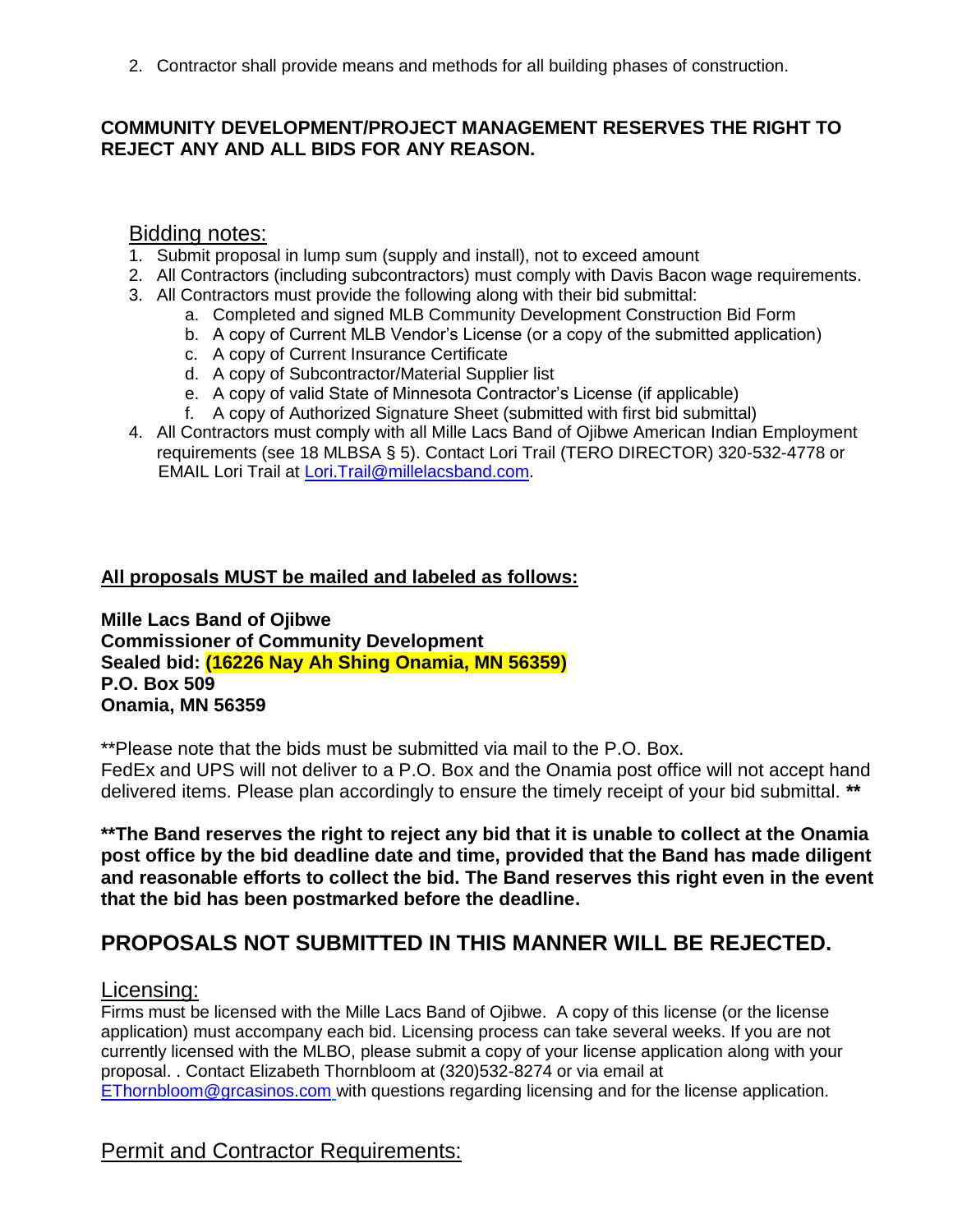Permits: Contractors are responsible to attain all necessary permits for all work, including Mille Lacs Band of Ojibwe (MLBO) Permits.

### **Bonding Requirements: In accordance with 2016 MLB Project Specification Book.**

MLBSA Section 17 Procurement Statue Ordinance 03-06 states the following:

Section 17. Bonding

- A. In construction contracts that are federally funded or deemed commercial, bonding is required. These types of contracts shall demand a performance bond not less than twenty (20%) percent of the total contract price, but not to exceed \$500,000.00. A performance bond requirement is to ensure that, if a contractor defaults, the Band may request that the surety pay the expense incurred to complete the construction contract.
- B. In addition, all construction contracts identified as federally funded or commercial shall be covered by a payment bond equal to one payment installment or cover subcontractors/suppliers as determined by the Contracting Officer or his agents. The payment bond must contain language stating that if the contractor fails to make a payment to its subcontractors/suppliers, the surety will make the necessary payment.
- C. For all Band funded residential construction projects, a performance bond is required for contracts in excess of \$100,000.00.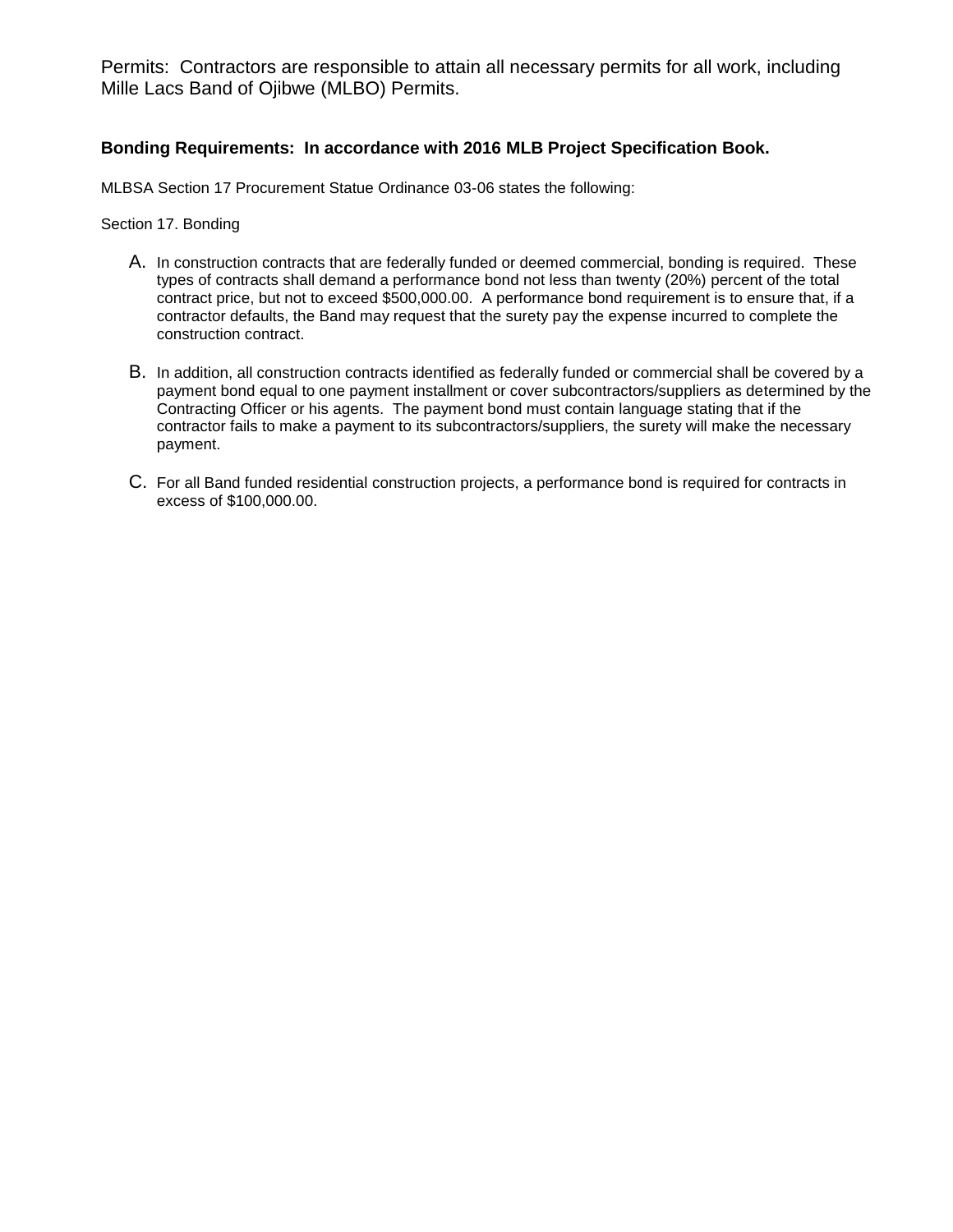# SECTION II – BIDDING FORMS

Bidding Requirements and Contract Forms

COMMUNITY DEVELOPMENT PROJECT MANAGEMENT

## FY 2022 CONSTRUCTION BID FORM REQUIRED FOR ALL BIDS

| FIRM NAME: The contract of the contract of the contract of the contract of the contract of the contract of the contract of the contract of the contract of the contract of the contract of the contract of the contract of the |                                          |
|--------------------------------------------------------------------------------------------------------------------------------------------------------------------------------------------------------------------------------|------------------------------------------|
| JOB/PROJECT: 16226 Nay Ah Shing Drive Onamia, MN                                                                                                                                                                               |                                          |
| Grand total PRICE: (total of lines 1-5 below.)                                                                                                                                                                                 |                                          |
| \$                                                                                                                                                                                                                             |                                          |
| (Written Value)                                                                                                                                                                                                                | (Dollar Amount)                          |
| ALA Carte Pricing (menu style proposal):                                                                                                                                                                                       |                                          |
| #1. Roofing                                                                                                                                                                                                                    |                                          |
|                                                                                                                                                                                                                                |                                          |
|                                                                                                                                                                                                                                |                                          |
|                                                                                                                                                                                                                                |                                          |
|                                                                                                                                                                                                                                |                                          |
| #2. Vinyl Siding \$<br>***40 sheets of exterior sheathing that includes materials and labor per sheet here _______________                                                                                                     |                                          |
|                                                                                                                                                                                                                                | (total each above)<br>(total x 40 above) |
|                                                                                                                                                                                                                                |                                          |
|                                                                                                                                                                                                                                |                                          |
| #5. Allowance for unforeseen conditions                                                                                                                                                                                        |                                          |
| ALTERNATE #1 (IF APPLICABLE):<br>(Indicate specifics of what is to be included in Alternate 1.)                                                                                                                                |                                          |
| (Written Value)                                                                                                                                                                                                                | (Dollar Amount)                          |
|                                                                                                                                                                                                                                |                                          |
| Acknowledgement of Addendum(s): 1) __________ date 2) __________ date 3) __________ date                                                                                                                                       |                                          |

### **BID GUARANTEE PERIOD:**

I agree to hold this bid open for a period of **90 days** after the bid opening. If this bid is accepted I agree to execute a Contract and/or a Purchase Order with the Mille Lacs Band of Ojibwe along with furnishing all required bonding (if required) and insurances.

#### **TERO COMPLIANCE:**

I understand that this company, its subcontractors and all employees performing work on this project will be expected to comply with all Mille Lacs Band TERO Compliance Regulations. Upon being informed that I will be awarded a contract for this project, I will submit all required TERO Compliance Plans directly to the MLB TERO Office for review and approval.

**Acknowledgement of TERO Compliance: \_\_\_\_\_\_\_\_\_\_\_\_\_\_\_\_\_\_\_\_\_\_\_\_\_**

**ATTACHMENTS REQUIRED: Failure to provide any of these attachments will result in bid disqualification.**